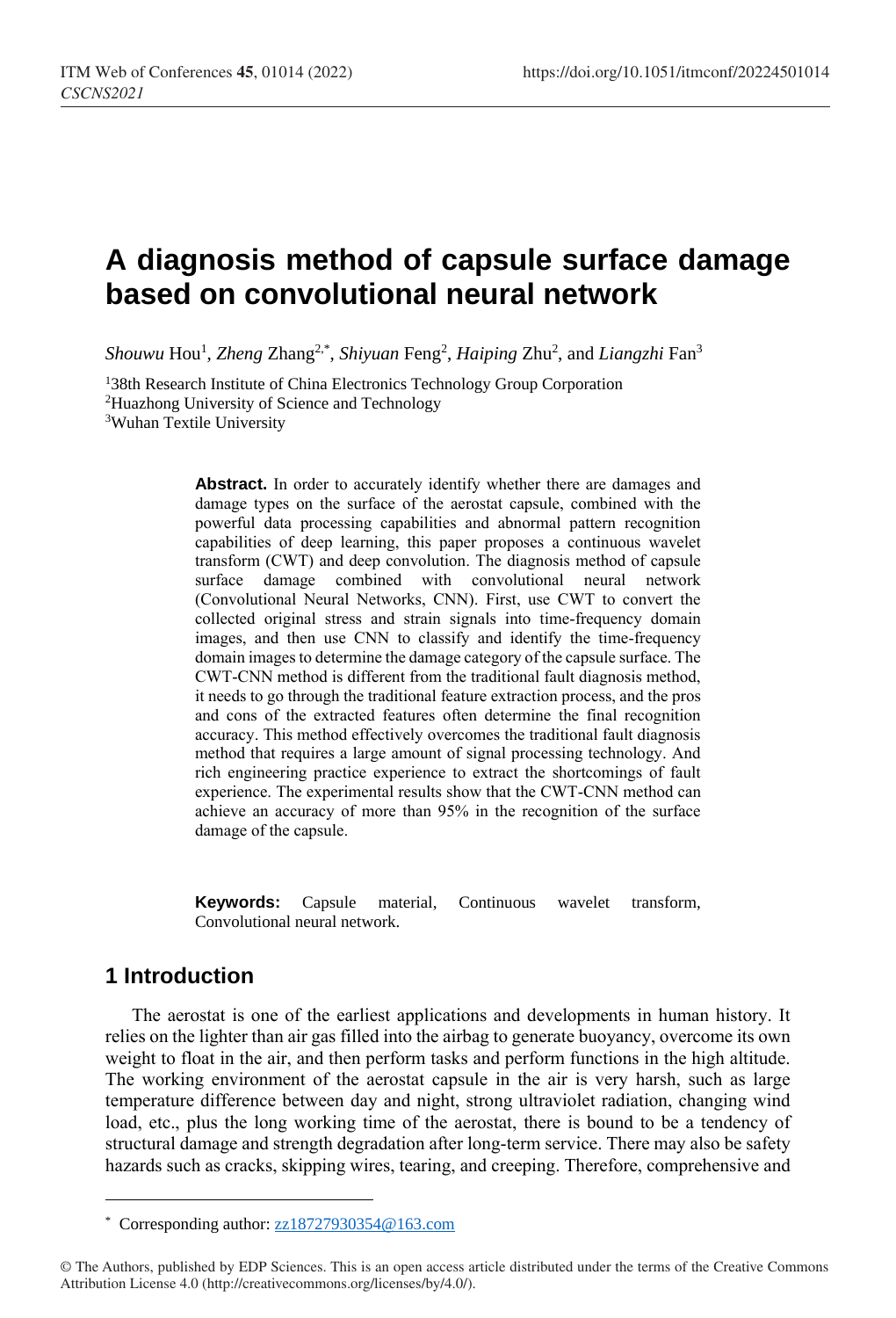continuous collection of key state data of the capsule and scientific assessment of the health of the capsule are of great practical significance for reducing the risk of aerostat operation.

At present, deep learning has become a hot research direction in machine learning, and it has v[e](#page-5-0)ry mature applications in fault diagnosis and damage identification. She<sup>1</sup>et al. proposed a multi-layer deep convolutional neural network, which can effectively identify the fault types of rolling bearings. Zhang<sup>[2](#page-5-1)</sup> et al. proposed a WDCNN model, which has the characteristics of the first-layer large convolution kernel and the multi-layer small convolution kernel, and the recognition rate on the CWRU database can reach 100%. However, there is less research on damage identification on braided materials, mainly because these materials usually have a multi-layer structure, and the failure mechanism is more complicated than traditional str[u](#page-5-2)ctures. Wu<sup>3</sup> et al. proposed a Lamb wave-based damage detection method for composite structures, combined with convolutional neural networks for damage identification of braid materials. The advantage of this method is that the damage information of the composite structure can be identified efficiently and accurately, and there is no need for excessive feature extraction and reduction, and the operation is simple.

### **2 Principle of continuous wavelet transform (CWT)**

Wavelet transform is a time-frequency analysis method with self-adaptive ability. It can automatically adjust the size of the time window according to the signal frequency, and can perform multi-resolution analysis. Similar to the short-time Fourier transform, the continuous wavelet transform is defined as follows:

$$
W(s,\tau) = \langle x(t), \varphi_{s,t}(t) \rangle = \frac{1}{\sqrt{s}} \int x(t) \cdot \varphi^* \left( \frac{t - \tau}{s} \right) dt
$$

The wavelet basis function has two parameters,  $s, \tau$ , called the scale factor and the translation factor, which control the center frequency of the wavelet transform and its translation along the signal on the time axis, respectively. Because these two parameter factors both take continuously changing values, they are also called continuous wavelet basis functions, which are a series of functions obtained by the same generating function through expansion and contraction, and the continuous wavelet transform is also named. It is precisely because the wavelet has two variables, scale and translation, that the time signal can be projected onto the time-scale phase plane, which is beneficial to extract the characteristics of certain time functions. Compared with short-time Fourier transform, continuous wavelet transform is more complicated, but it has advantages in solving certain problems.

The key to CWT lies in the selection of wavelet basis functions. Wavelet basis functions are divided into two types: orthogonal and non-orthogonal. Generally, orthogonal wavelet basis functions should be used for discrete wavelet transform and wavelet packet transform, while continuous wavelet transforms can be either orthogonal or non-orthogonal. Can choose non-orthogonal wavelet basis function. The size of the wavelet transform coefficient actually reflects the similarity between the signal part and each wavelet basis function. The larger the coefficient, the more similar the signal part and the corresponding wavelet basis function.

## **3 Convolutional neural network (CNN)**

Convolutional Neural Network (CNN) is a feed-forward neural network, which is a supervised learning network and has excellent performance in computer vision and target recognition. Generally speaking, a convolutional neural network includes convolutional layer, activation layer, pooling layer, and fully connected layer.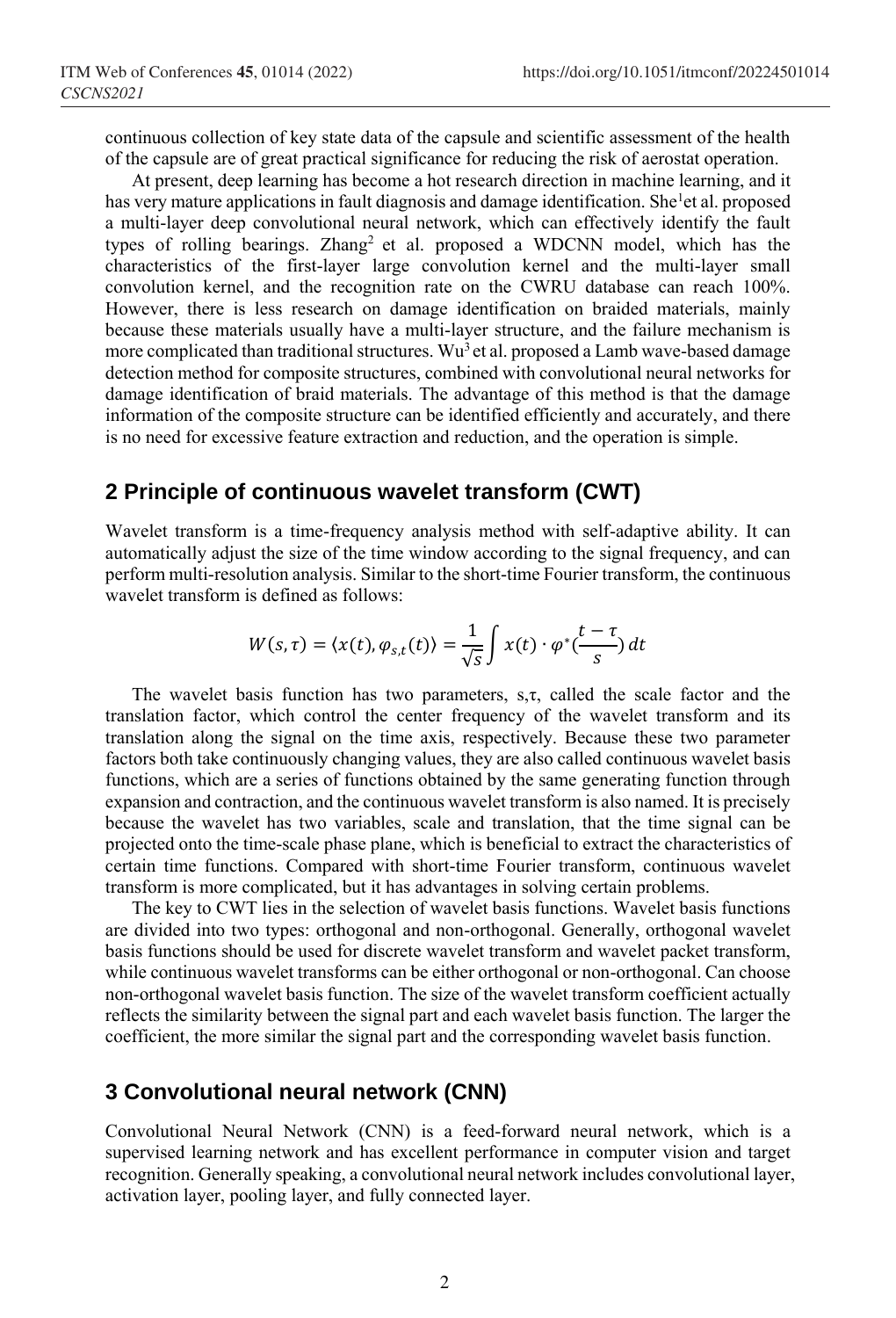The convolution layer uses the convolution kernel to perform convolution operations on the input signal or the local area of the feature, and extract the input feature. The most important feature of the convolutional layer is weight sharing, that is, the same convolution kernel traverses the input signal or feature once according to a fixed step. Weight sharing can reduce the network parameters of the convolutional layer, avoid over-fitting due to too many parameters, and can speed up the calculation. The basic formula of convolution operation is as follows:

$$
y^{l(i,j)} = K_j^l * X^{l(r^j)} = \sum_{j'=0}^{W-1} K_i^{l(j')} X^{l(j+j')}
$$

 $K_i^{l(j')}$  is the j'th weight of the ith convolution kernel of the lth layer, and  $X^{\wedge}l(r^{\wedge}j)$  is the ith convolution in the lth layer In the local area,  $W$  is the width of the convolution kernel. It can be seen that the convolution operation is to multiply the convolution kernel and the coefficient corresponding to the neuron in the convolved area to obtain the first value, and then move the convolution kernel by the set step size, and repeat the previous convolution operation, until the convolution kernel traverses all areas of the input signal.

After the convolution operation of the convolution layer, it is necessary to use the activation function to perform a nonlinear transformation on each output obtained by the convolution. The purpose is to map the originally linear and inseparable multi-dimensional features to another space, so that the neural network can approximate any function. The neural network can be applied to many nonlinear models, and the neural network expression ability is better. Commonly used activation functions are Sigmoid function, hyperbolic tangent function Tanh and modified linear unit ReLU. Because the derivative value of the ReLU function when the input value is greater than 0 is always 1, which well overcomes the gradient dispersion object, ReLU is used as the activation function of the experimental network, and its expression is as follows:

$$
a^{l(i,j)} = \max\{0, y^{l(i,j)}\}
$$

 $y^{l(i,j)}$  is the output of the convolutional layer,  $a^{l(i,j)}$  is the activation value of the convolutional layer output  $y^{l(i,j)}$ .

The pooling layer mainly performs down-sampling operations, so the pooling layer is also called the down-sampling layer, mainly to reduce the parameters of the neural network. Commonly used pooling functions include average pooling and maximum pooling. Average pooling uses the mean value of the pooling area as the output value, and maximum pooling uses the maximum value of the pooling area as the output value.

The fully connected layer classifies the pooled features, arranges the pooled feature maps into a column to form a set of feature vectors, as the input of the fully connected layer, and finally fully connects the input and output. The activation function used by the fully connected layer is ReLU. When the neural network is used for classification, a classifier will be trained in the fully connected layer, and the number of nodes in the output layer is the same as the number of classifications.

### **4 Experiment preparation and data acquisition**

#### **4.1 Experiment preparation**

Use a rope to hang the balloon in the air to maintain a free state, and inflate the balloon to 5kPa before collecting data. Use a constant 200Hz sound wave signal as the excitation signal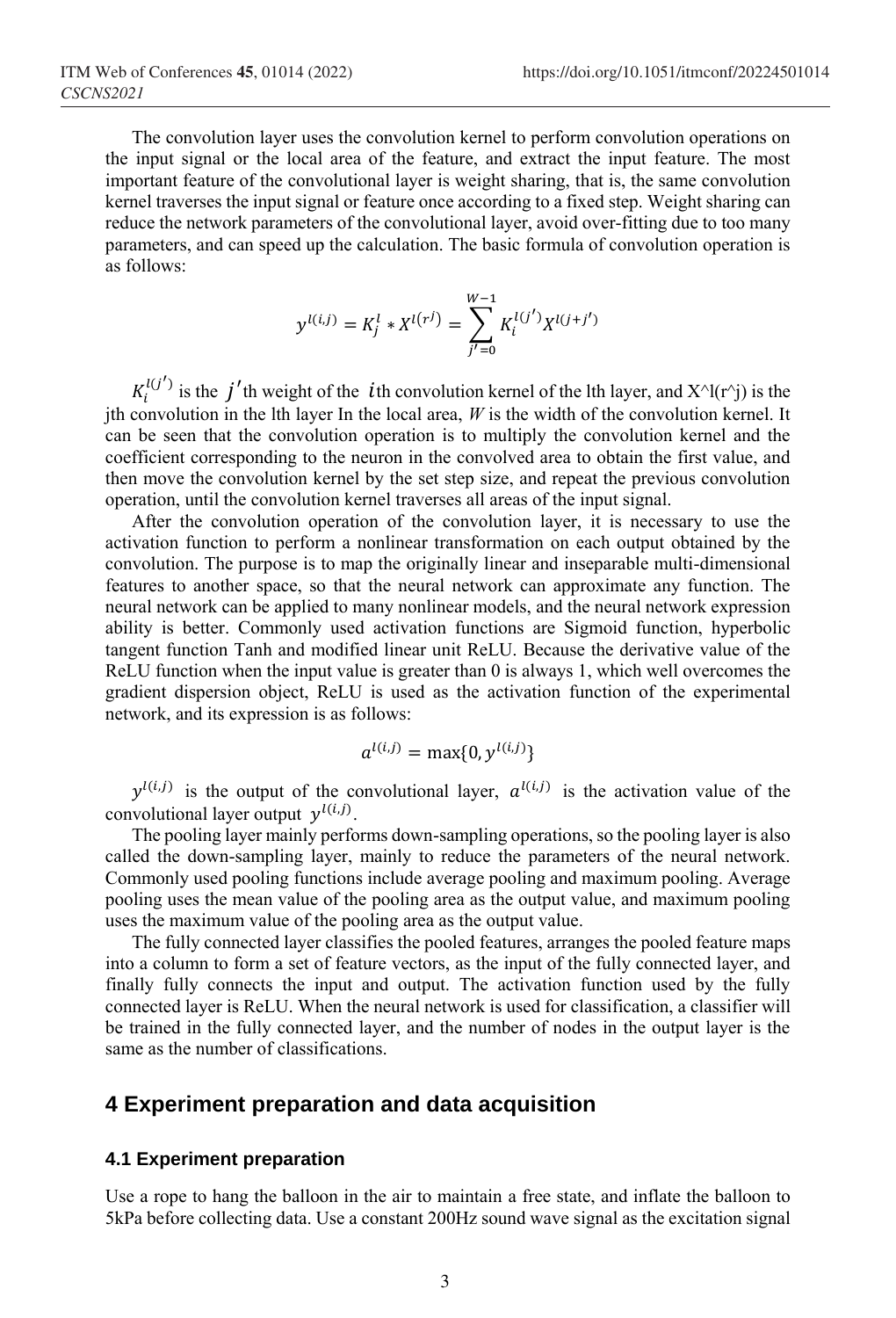for 100s. The signal acquisition uses a dynamic stress-strain test system, and the sampling frequency is set to 2K. The distance between the outer ring of the strain gauge is 10cm, and the distance between the inner ring is 8cm. Each ring is arranged with 4 strain gauges, and each strain gauge corresponds to a channel. Channels 5-8 are outer ring channels, and channels 9-12 are inner ring channels. Each time the balloon was inflated to the working pressure of 5kPa, it can be inflated to the experimental state in about half an hour. Due to the different degrees of air leakage in various parts of the balloon, it needs to be inflated repeatedly to 5kPa after each data collection and the inflation shall be stopped during the data acquisition process.

Figure 1 shows the arrangement of strain gauges and the location of defects.



**Fig. 1.** Strain gauge layout and damage location.

## **4.2 Data acquisition**

A total of three types of damage were set to the capsule during the experiment, namely a transverse 5mm slit, a 5mm×5mm cross slit, and a 5mm×5mm irregular wear. The data was collected in the non-damaged state and each damage state repeated ten times. The original data was exported to the mat file through the signal acquisition system. During the export process, the useless data at the beginning and the end of the experiment were cut off in advance.

## **5 Damage identification**

In the process of data preprocessing, it is found that under 200Hz excitation, the vibration signals of different damaged capsules above 300Hz are quite different. Therefore, in the final CWT, the part above 300Hz is intercepted and the time-frequency diagram is drawn for training. Take random eight of the ten experiments for each state as the training sample, and the other two as the test sample. In the training sample, the ratio of the training set to the validation set is 7:3. The specific parameters of the convolutional neural network used in this article are as follows: the size of the three convolutional layer convolution kernels are 5, 3, 3, the convolution step size is 1, the learning rate is 0.0005, and Batch Normalization and Drop out are used. To prevent the model from overfitting, the batch size is set to 128, and the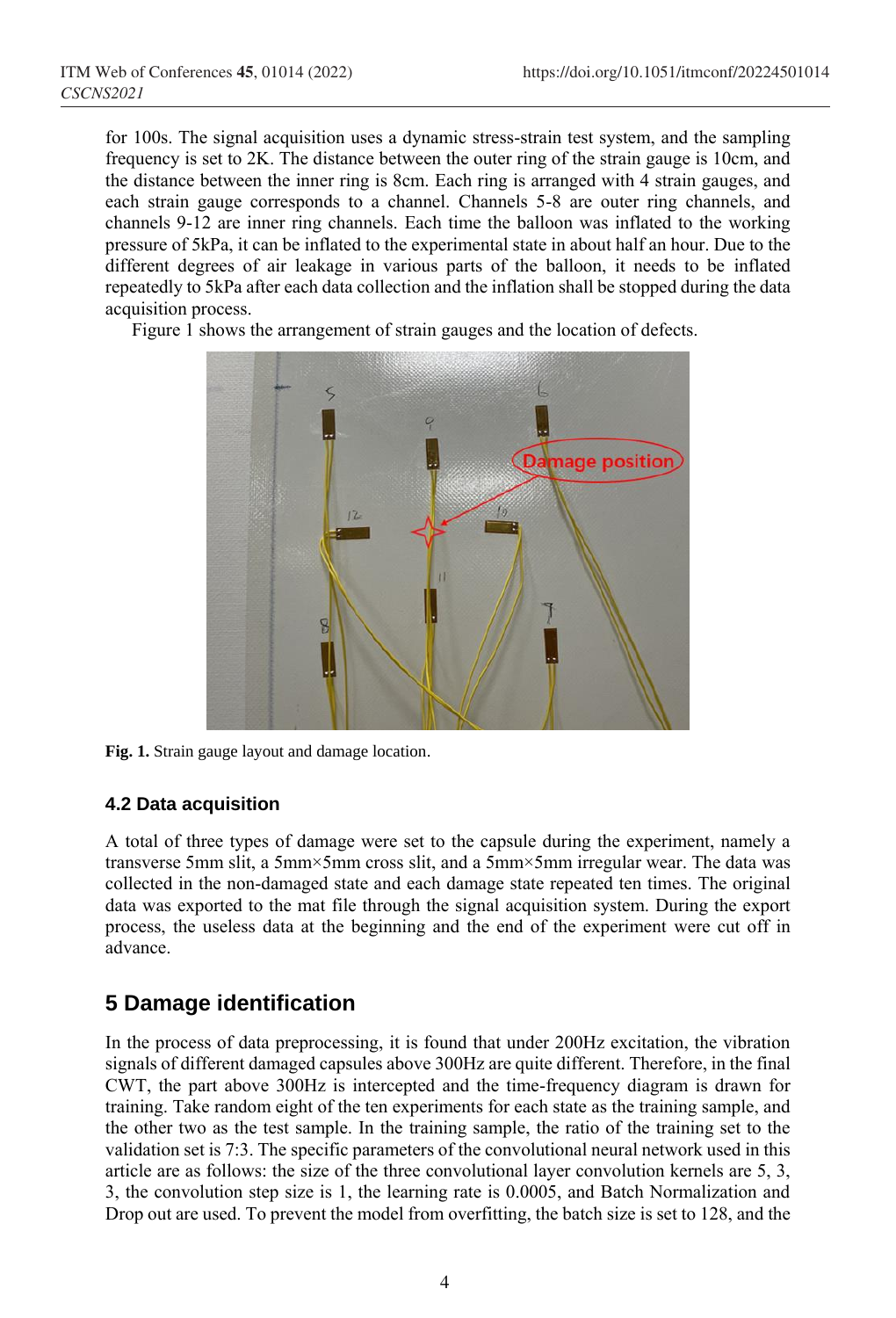number of training generations is 10 generations. The following Table 1 is an introduction to the training samples and test samples. Table 2 is the recognition accuracy under different classification situations.

| Damaged state          | Air pressure state | <b>Training /Test samples</b> | Label |
|------------------------|--------------------|-------------------------------|-------|
| no damage              | 5.1KPa             | 5636/1372                     |       |
| 5mm transverse slit    | 5.0KPa             | 5432/1372                     |       |
| 5mm×5mm cross slit     | 5.0KPa             | 5308/1276                     | 2     |
| 5mm×5mm irregular wear | 4.9KPa             | 5358/1394                     | 3     |

**Table 1.** Introduction to training samples and testing samples.

**Table 2.** Diagnosis accuracy under different classifications.

| Damage classification                           | <b>Verification accuracy</b> | <b>Test accuracy</b> |
|-------------------------------------------------|------------------------------|----------------------|
| no damage/single slit                           | 100%                         | 98.78%               |
| no damage/cross slit                            | 100%                         | 99.48%               |
| no damage/irregular wear                        | 99.94%                       | 98.89%               |
| single slit / cross slit / irregular wear       | 98.59%                       | 98.74%               |
| no damage/single slit/cross slit/irregular wear | 95.30%                       | 95.72%               |

As shown in Table 2, the two-class recognition accuracy of normal and any kind of damage can reach 99%, the three-class recognition accuracy of three kinds of damage can reach 98%, and the four-class recognition accuracy of normal and three kinds of damage can reach 99%. 95%. The proposed method has high recognition accuracy, and the recognition results are in good agreement with the actual results.

## **6 Conclusion**

Due to the complexity of the capsule material structure, the failure mechanism is more complicated than traditional models, and it is difficult to extract features. Combining the advantages of deep learning, this paper proposes a method of capsule surface damage recognition based on continuous wavelet transform and convolutional neural network. This method does not require the complicated process of extracting features in traditional recognition algorithms, and transforms the problem of damage recognition into a classification problem of signal time-frequency domain images. The CWT-CNN method proposed in this paper has high accuracy in the recognition of capsule surface damage, and provides a new idea for the fault diagnosis of capsule materials.